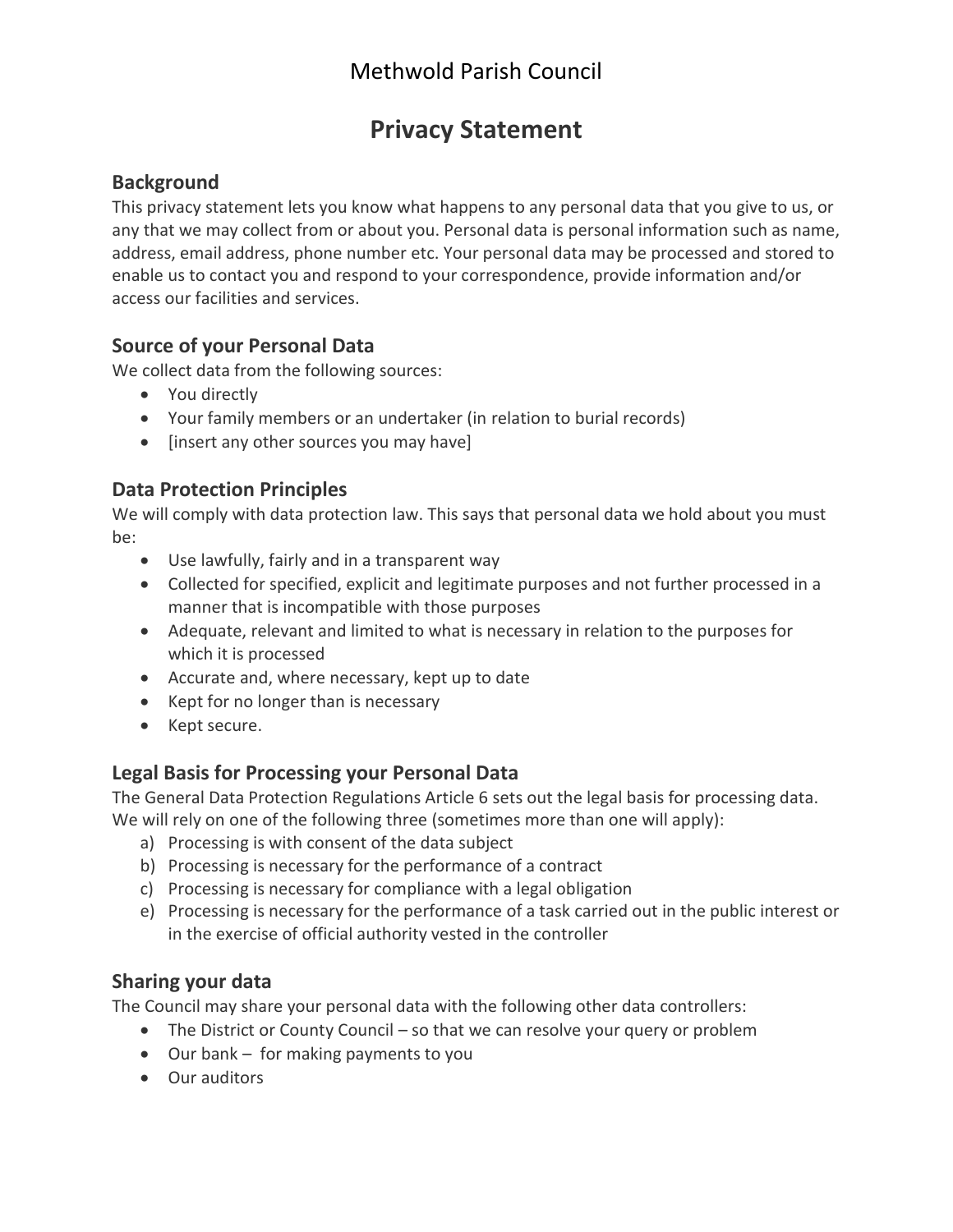- Other organisations and business who provide services to us such as back-up and email hosting providers, IT software and maintenance providers, document storage providers and suppliers of other back office functions.
- [insert any others that may be applicable]

We have worked with these third parties to ensure they understand their obligation to put in place appropriate security measures and they will be responsible to you directly for the manner in which they process and protect your personal data.

## **Children**

We will not process any data relating to a child (under 13) without the express parental/ guardian consent of the child concerned.

## **Sensitive Data**

In limited circumstances, we may approach you for your written consent to allow us to process certain sensitive personal data. If we do so, we will provide you with full details of the personal data what we would like and the reason we need it, so that you can carefully consider whether you wish to consent.

## **Your Rights**

Here is a list of the rights that all individuals have under data protection laws. They don't apply in all circumstances. If you wish to use any of them, we'll explain at that time if they are appropriate or not.

- The right to be **informed** about the processing of your personal information
- The right to have your personal information **corrected if it is inaccurate** and to have **incomplete personal information completed**
- The right **to object** to processing of your personal information
- The **right to restrict processing** of your personal information
- The **right to have your personal information erased** (the "right to be forgotten")
- The right to **request access** to your personal information and to obtain information about how we process it
- The right to **move, copy or transfer your personal information** ("data portability")

If you wish to exercise any of these rights, please contact us using the details below.

You also have the right to complain to the Information Commissioner's Office which enforces data protection laws: [casework@ico.org.uk](mailto:casework@ico.org.uk) Tel: 0303 123 1113

## **Conclusion**

In accordance with the law, we only collect a limited amount of information about you that is necessary for correspondence, information and service provision. We do not use profiling, we do not sell or pass your data to third parties. We do not use your data for purposes other than those specified. We make sure your data is stored securely. We delete all information deemed